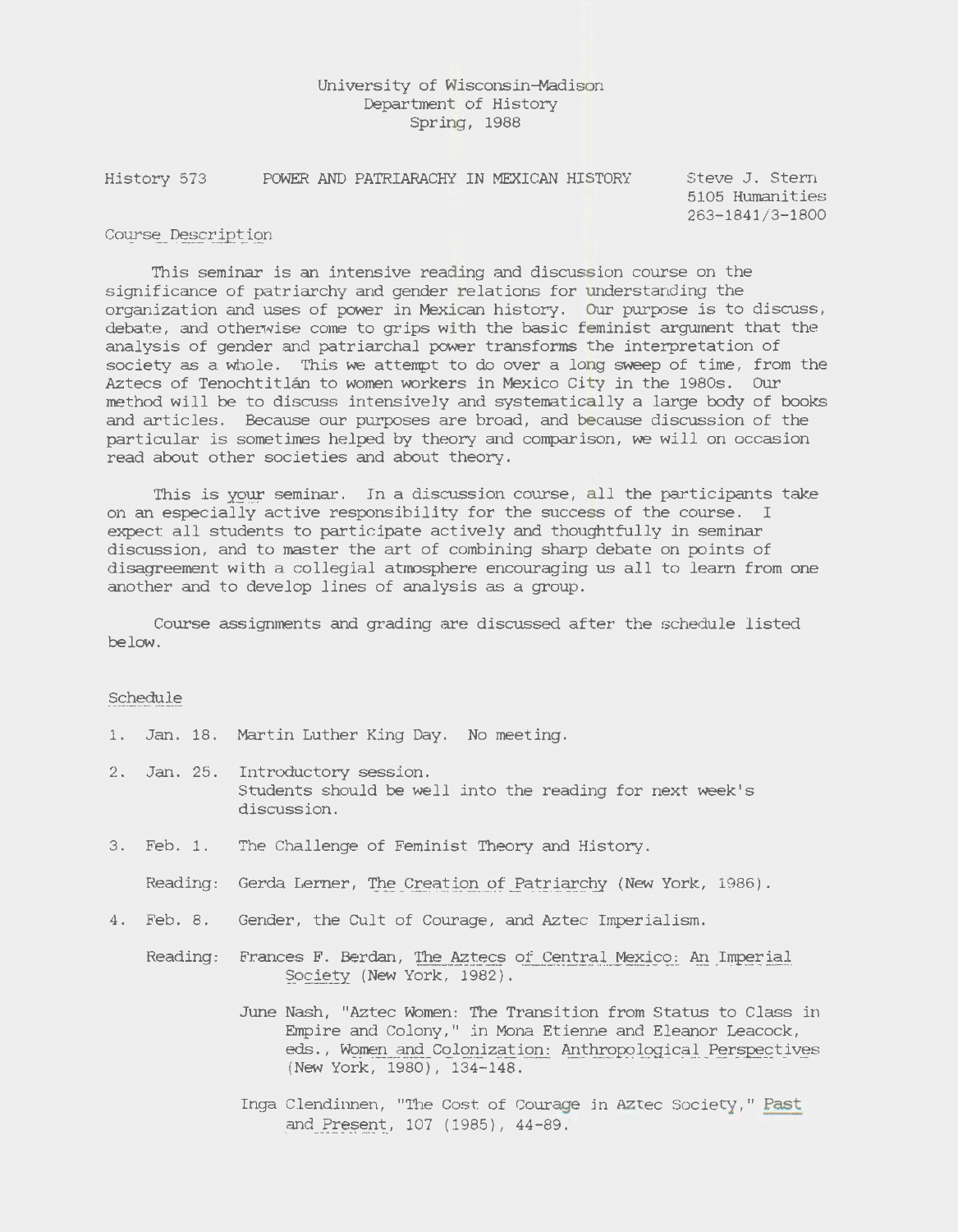History 573, Power and Patriarchy in Mexican History, Page 2.

5. Feb. 15. Women and the Indian Community Under Spanish Colonial Rule.

Reading: William B. Taylor, Drinking, Homicide and Rebellion in Colonial Mexican Villages (Stanford, 1979).

- Temma Kaplan, "Female Consciousness and Collective Action: The Case of Barcelona, 1910-1918," Signs, 7:3 (Spring, 1982), 545-566.
- SUpplem: Eric R. Wolf, Sons of the Shaking Earth (Chicago, 1959).
- 6. Feb. 22. The Agony of Sor Juana Ines de la Cruz.
	- Reading: Margaret Sayers Peden, ed. and trans., A Woman of Genius: The Intellectual Autobiography of Sor Juana Inés de la Cruz (Salisbury, Ct., 1982).

Irving Leonard, Baroque Times in Old *Mexico* (Ann Arbor, 1959) , 172-192.

- 7. Feb. 29. Honor, Marriage, and the Elite.
	- Reading: Ramón A. Gutiérrez, "Honor Ideology, Marriage Negotiation, and Class-Gender Domination in New Mexico, 1690-1846," Latin American Perspectives, 44 (Winter, 1985), 81-104.
		- John Tutino, "Power, Class, and Family: Men and Women in the Mexican Elite, 1750-1810," The Americas, 39:3 (Jan., 1983),

359-381.

Asunción Lavrin and Edith Couturier, "Dowries and Wills: A View of Wbmen's Socioeconomic Role in Colonial Guadalajara and Puebla, 1640-1790," Hispanic American Historical Review, 59:2 (May, 1979), 280-304.

SUpplem. on 19th century transitions:

- Silvia Marina Arrom, The Women of Mexico *City,* 1790-1857 (Stanford, 1985).
- John Tutino, "Family Economies in Agrarian *Mexico,* 1750-1910," Journal of *Family* History, 10:3 (Fall, 1985), 258-271.
- 8. March 7. Background: The Changing Agrarian Scene, the Revolution, and the Birth of Modern *Mexico.* 
	- Reading: Eric R. Wolf, Peasant Wars of the Twentieth Century (New York, 1969) , 3-48.

Friedrich Katz, "Mexico: Restored Republic and Porfiriato, 1867- 1910," in Leslie Bethell, ed., The Cambridge History of Latin America, Vol. V (New York, 1986), 3-78.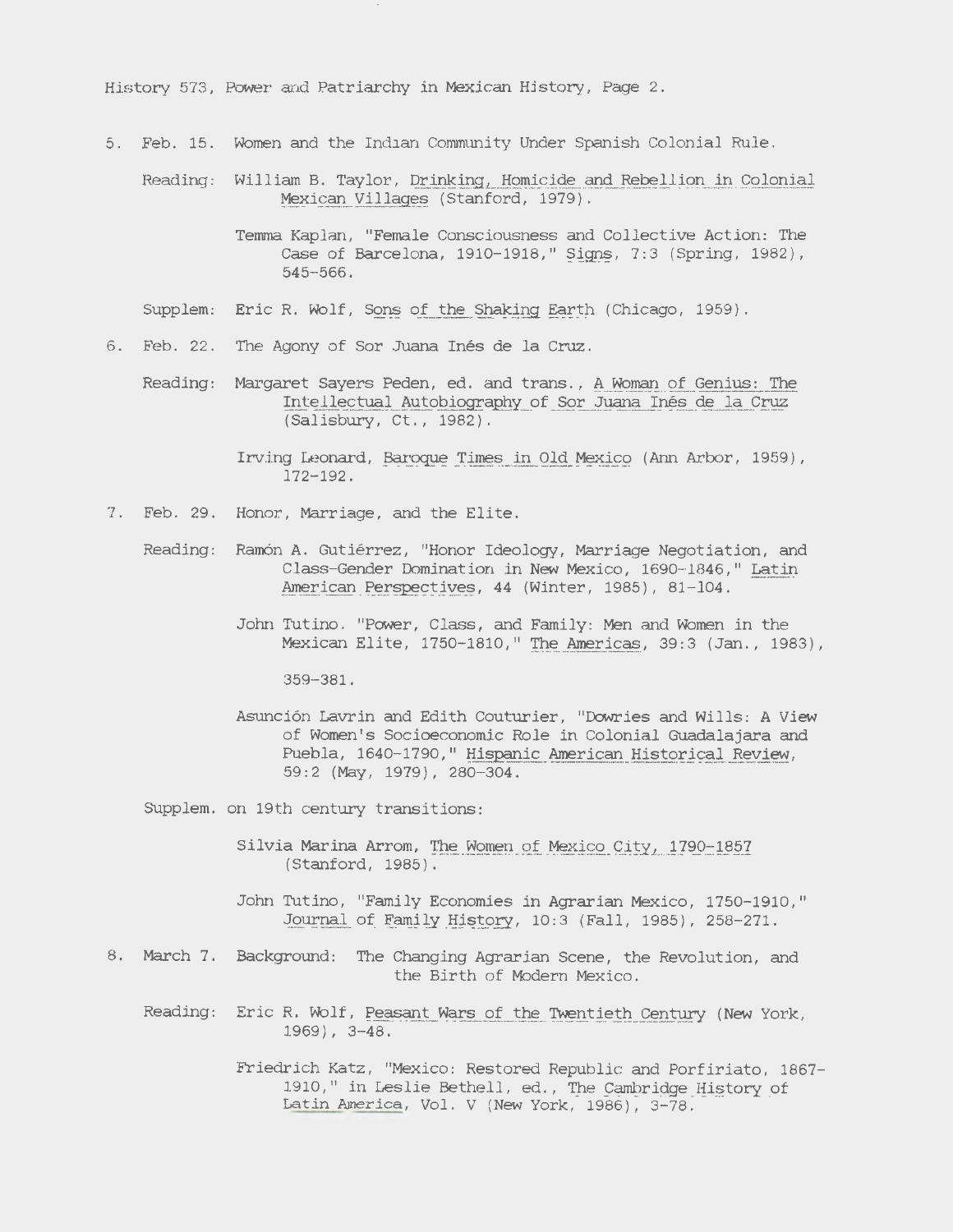History 573, Power and Patriarchy *in* Mexican History, page 3.

- 8. March 7 (continued) .
	- Friedrich Katz, "Peasants in the Mexican Revolution of 1910," in J. Spielberg and s. Whiteford, eds., Forging Nations: A Comparative View of *Rural Ferment and Revolt (Lansing,* 1976), 61-85.
	- Ronald Waterbury, "Non-revolutionary Peasants: Oaxaca Compared to Morelos in the Mexican Revolution," Comparative Studies in Society and History, 17:4 (1975), 410-442.
	- Peter H. Smith, Labyrinths of Power: *Political* Recruitment in Twentieth-Century *Mexico* (Princeton, 1979), 28-62.
	- SUpplem: Roger D. Hansen, The *Politics* of Mexican Development (Baltimore, 1971).
		- Anna Macias, Against All Odds: The Feminist Movement in Mexico (westport, Ct., 1982).
- 9. March 21. The Revolution and the CUlt of *Male* Heroes.
	- Reading: Ilene V. O'Malley, The Myth of the Revolution: Hero CUlts and the Institutionalization of the Mexican State, 1920-1940 (westport, Ct., 1986).
	- SUpplem: Mariano *Azuela,* The Underdogs (orig. 1915; New York, 1962).

John Reed, Insurgent Mexico (orig. 1914; New York, 1969).

- 10. March 28. Gender in Family and Life Histories.
	- Reading: Oscar Lewis, Five *Families* (New York, 1959).
- 11. April 4. Morality and Patriarchy in Modern Village Life.
	- Reading: Lola Romanucci-Ross, Conflict, Violence, and Morality in a Mexican *Village* (rev. ed., Chicago, 1986).
		- Eva Hunt, Review of Conflict, Violence, and Morality..., in American Anthropologist, 77:4 (Dec., 1975), 946-948.
	- SUpplem: Oscar Lewis, Life *in* a Mexican *Village:* Tepoztlan Restudied (Urbana, 1951) .
- 12. April 11 . Women and Industrial Labor (Part I) .

Reading: Maria Patricia Fernández-Kelly, For We Are Sold, I and My People: Women and Industry in Mexico's Frontier (Albany, 1983).

> Oscar J. Martinez, "Soledad Fuente," in *William* H. *Beezley* and Judith Ewell, eds., The Human Tradition *in* Latin America: The Twentieth Century (Wilmington, DE, 1987), 195-206.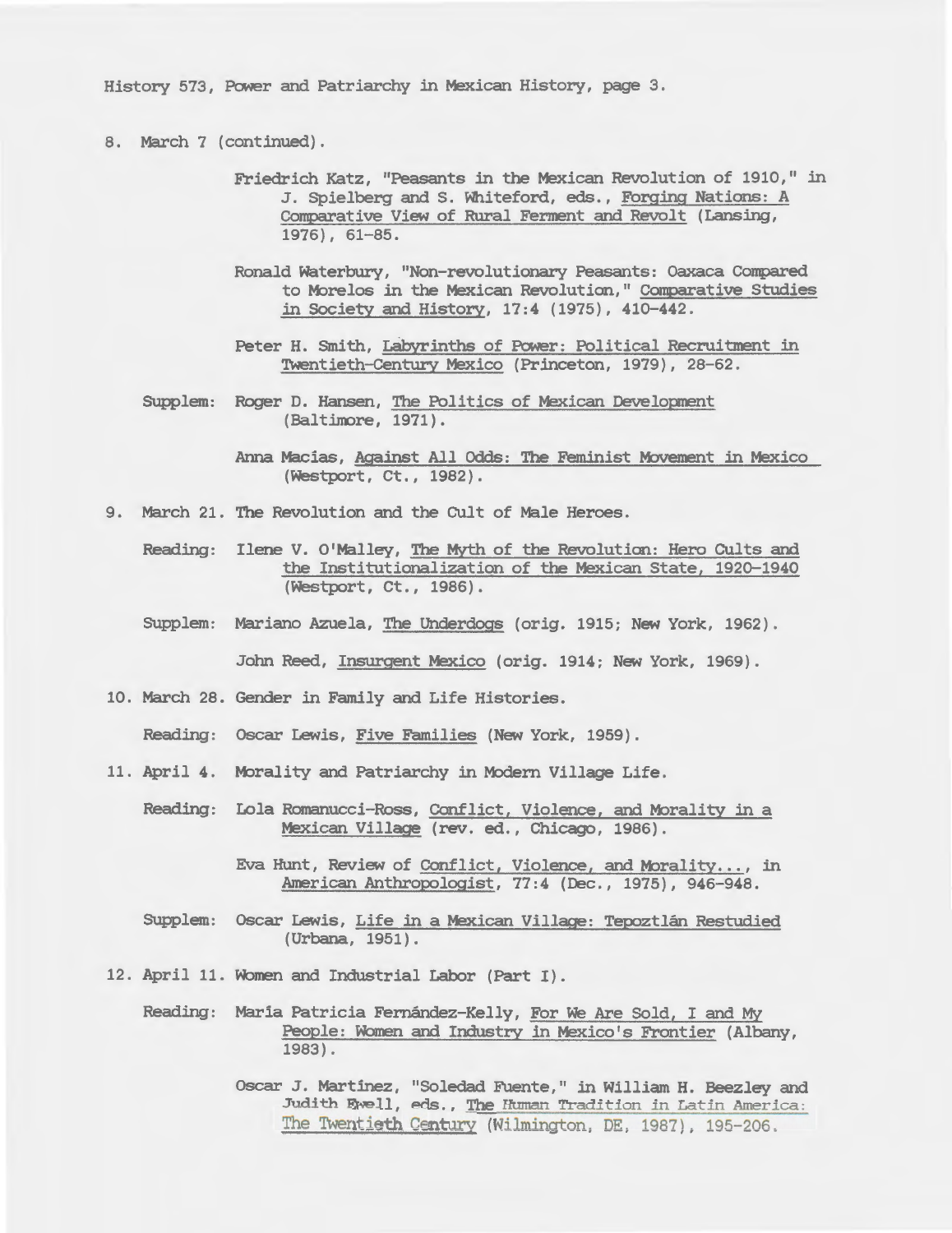History 573, Power and Patriarchy in Mexican History, page 5.

## Course Assignments and Grading

The most important assignment of this seminar is active, thoughtful, and bold oral participation on a week-to-week basis. Read the material, think about the *issues* it poses, come ready to articulate and defend your thoughts, dare to disagree with peers and so-called experts.

In addition to week-to-week participation, each seminar member will have special participation roles on one of the seven "work teams" we will establish at the start of the semester. Each work team ( 2-3 individuals) will undertake two tasks: 1) writing a joint report, described below, on supplementary readings; and 2) serving the role of leader/facilitator during the first hour of one week's session. The joint report on supplementary readings will be due at 2 pm in 3211 *Humanities* on the Friday preceding the pertinent Monday seminar. The report shall be 2-3 pages in length, and will present a paragraph on each of the following topics: a summary of the supplementary book's principal findings and argument; your reaction to the book's findings and argument; the implications of the supplementary reading for the core readings and issues assigned to the whole seminar; the *single* most important issue raised by the supplementary reading for class discussion on the core readings and issues. In the leader/facilitator role, work teams will provide a list of 2-3 discussion *issues* by Friday 2 pm for the subsequent Monday seminar, and will lead discussion in the first hour of the seminar.

Aside from the joint reports of work teams, each seminar member will fulfill the following writing assignments:

- 1) a short paper (4-5 pages) presenting a critical review and analysis of the assigned readings of a given week, due at the start of the pertinent seminar session;
- 2) a journal-essay. Each member of the seminar will keep a weekly journal recording her or his reflections on and reactions to the readings on a single page. Pages from the journal should be submitted to me at the beginning of class on a week-to-week *basis* as the semester proceeds. At the end of the semester, students *will* write a short-to-medium essay (6-9 pages) analyzing their intellectual evolution during the course of the semester, and presenting their conclusions about power and patriarchy in Mexican history. The completed journal and essay are due by Friday, May 2.

Grading will be weighted roughly as follows:

week-to-week participation--one third; work team participation-- one sixth; short critical essay--one sixth; journal-essay--one third.